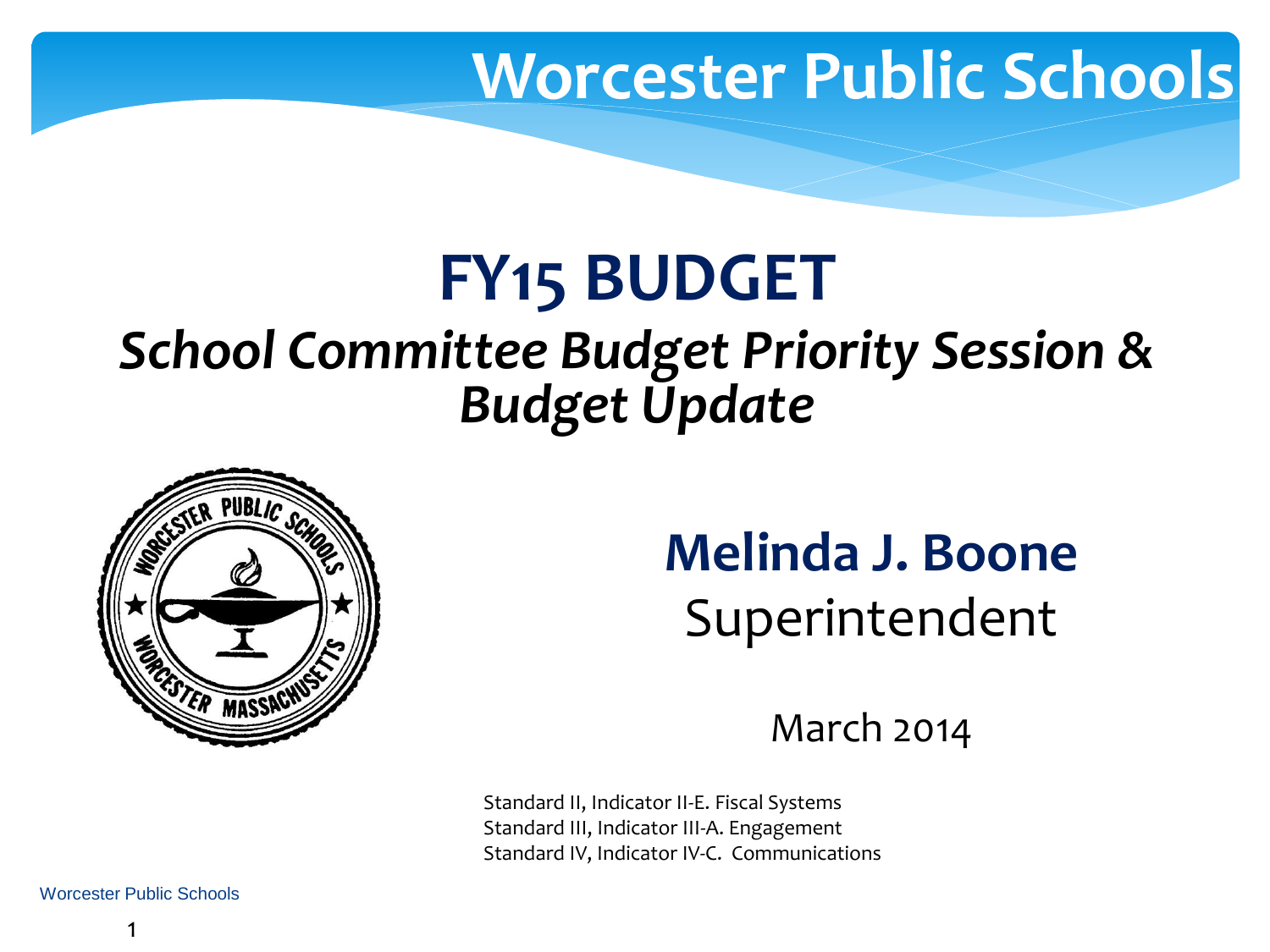# **FY15 Budget Themes**

- **Flat Enrollment**
- **Second Straight Year of Low Inflation Growth**
- **Federal Grant Reductions & Phase-Out**
- **Certain Cost Centers Exceeding "Normal" Inflation**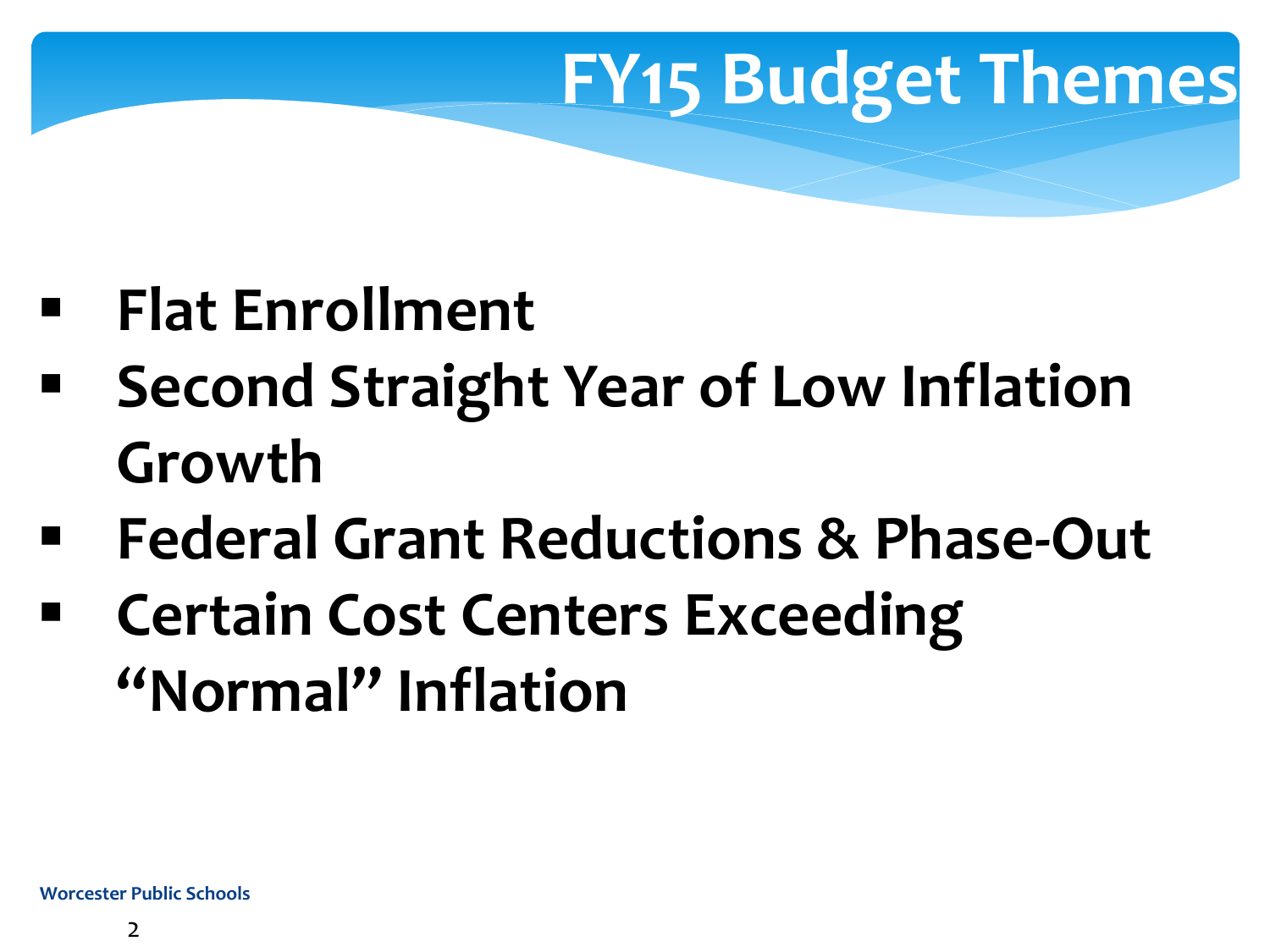# **FY15 Funding**

#### **State Budget Funding:**

- **Chapter 70 Funding (Governor's Budget)**
	- **Foundation Aid (\$73.4 million)**
	- **Down Payment Aid (\$14.5 million)**
	- **Save Harmless + \$25 per Pupil Minimum Aid (\$11.6 million)**
- **Circuit Breaker (currently full funding at 75%)**
- **Charter School Reimbursement (funded at 62% of full funding)**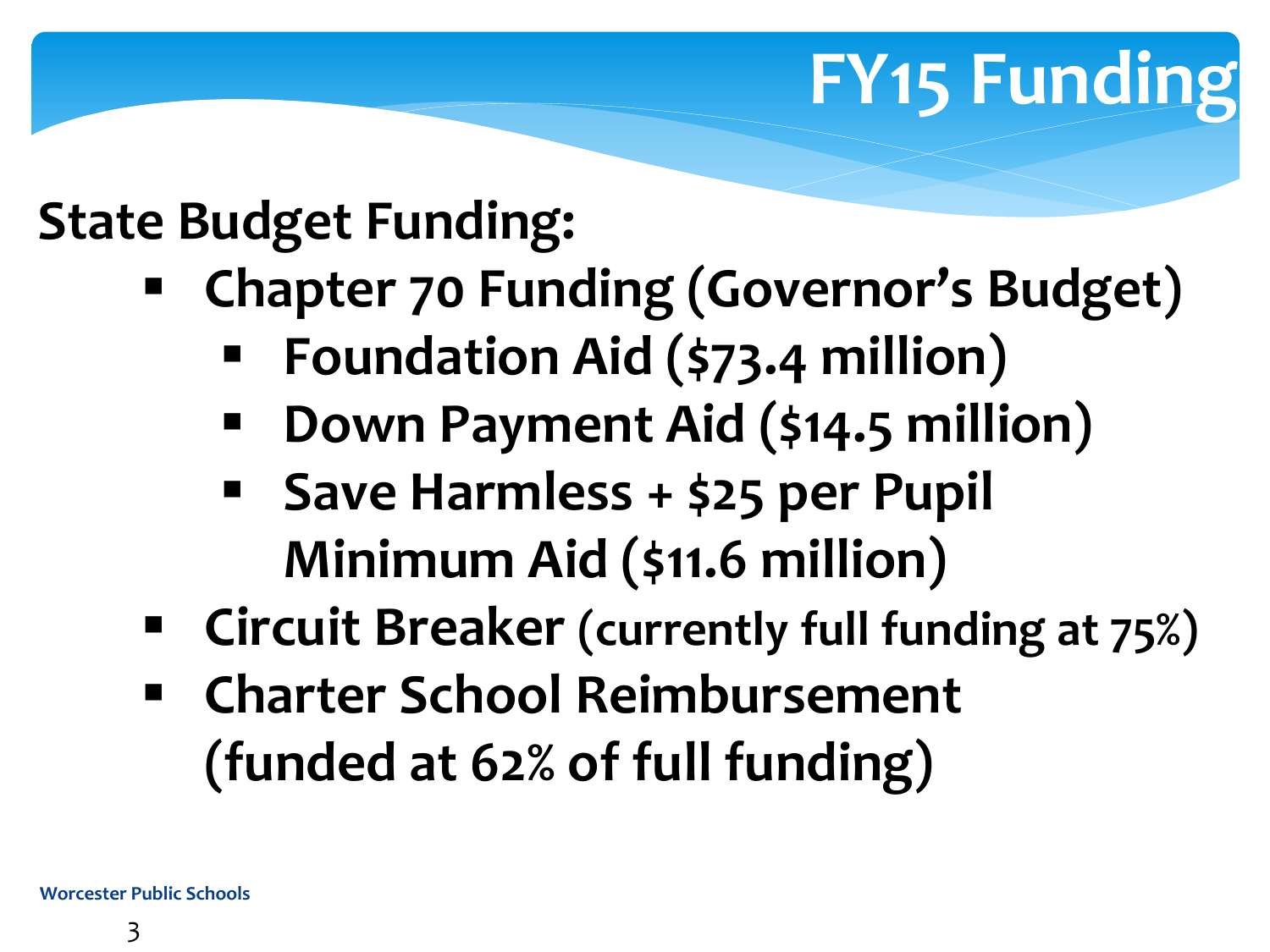# **FY15 Funding**

#### **Federal Funding:**

- **RTTT and School Redesign Grant Sunset**
- *Level Funded Other Grants*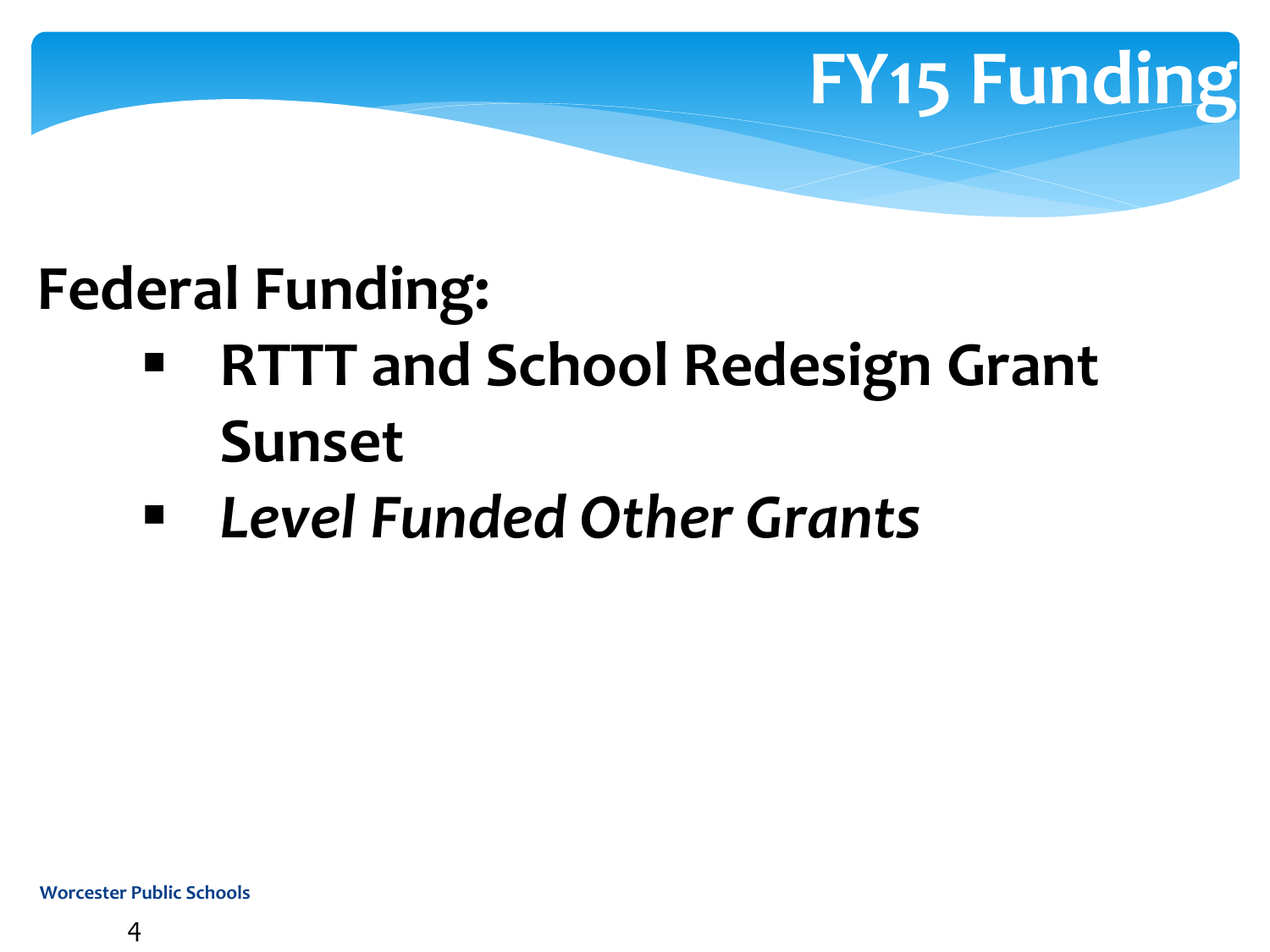# **FY15 Funding**

### **City Contribution:**

#### **Net School Spending**

- **FY15 Required Increase ("Growth Factor")**
- **Amount Currently Below "Net School Spending"**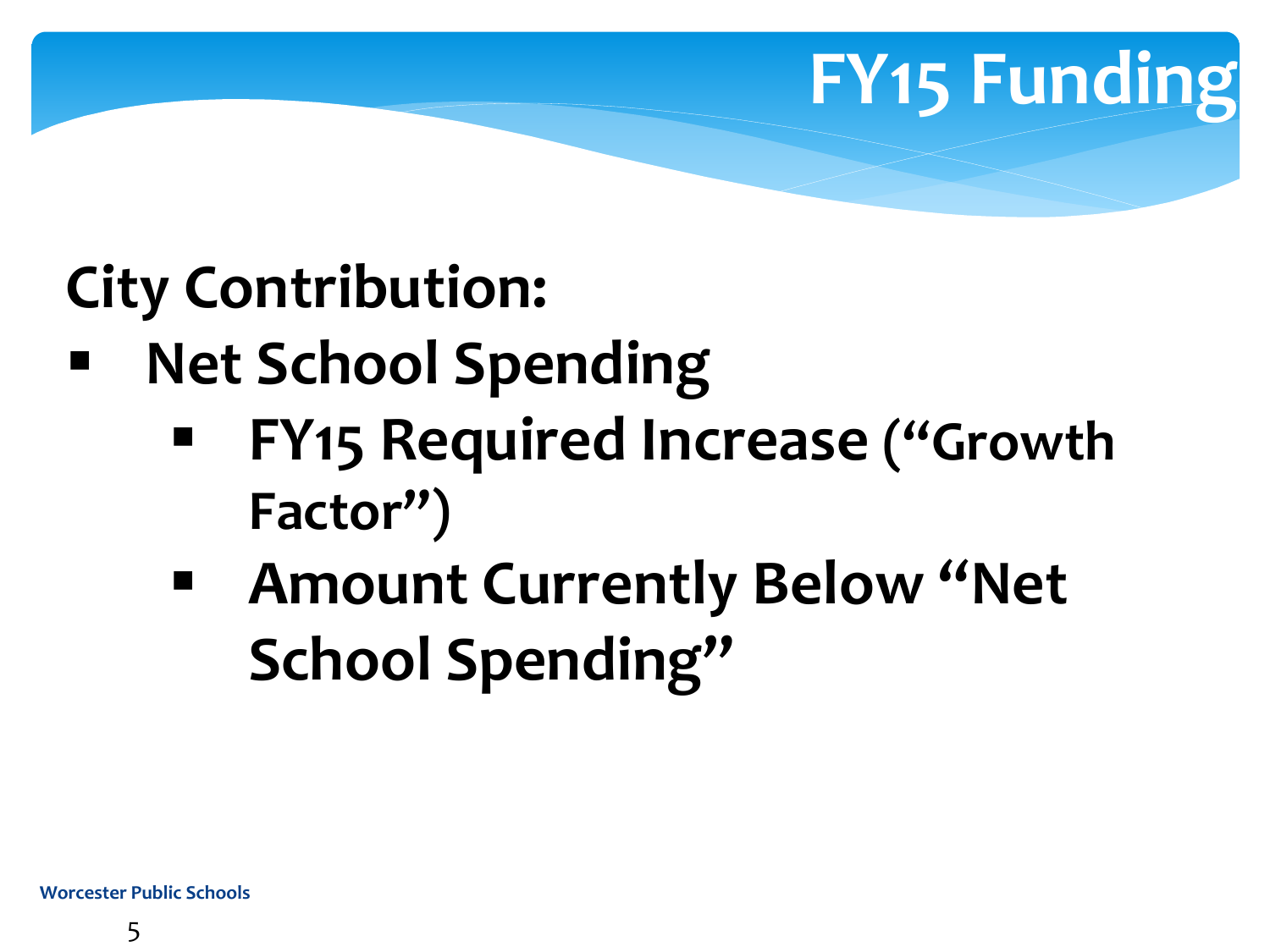### **FY15 Projected Revenues**

# **Worcester's FY15 Projected Foundation Budget \$314,854,113\***

#### **Increasing \$3.0 million from \$311.8 million (including charter/choice students)**

**Worcester Public Schools** 

*\* Includes Pre-K Change to lift cap on number of students that can be counted in foundation budget.*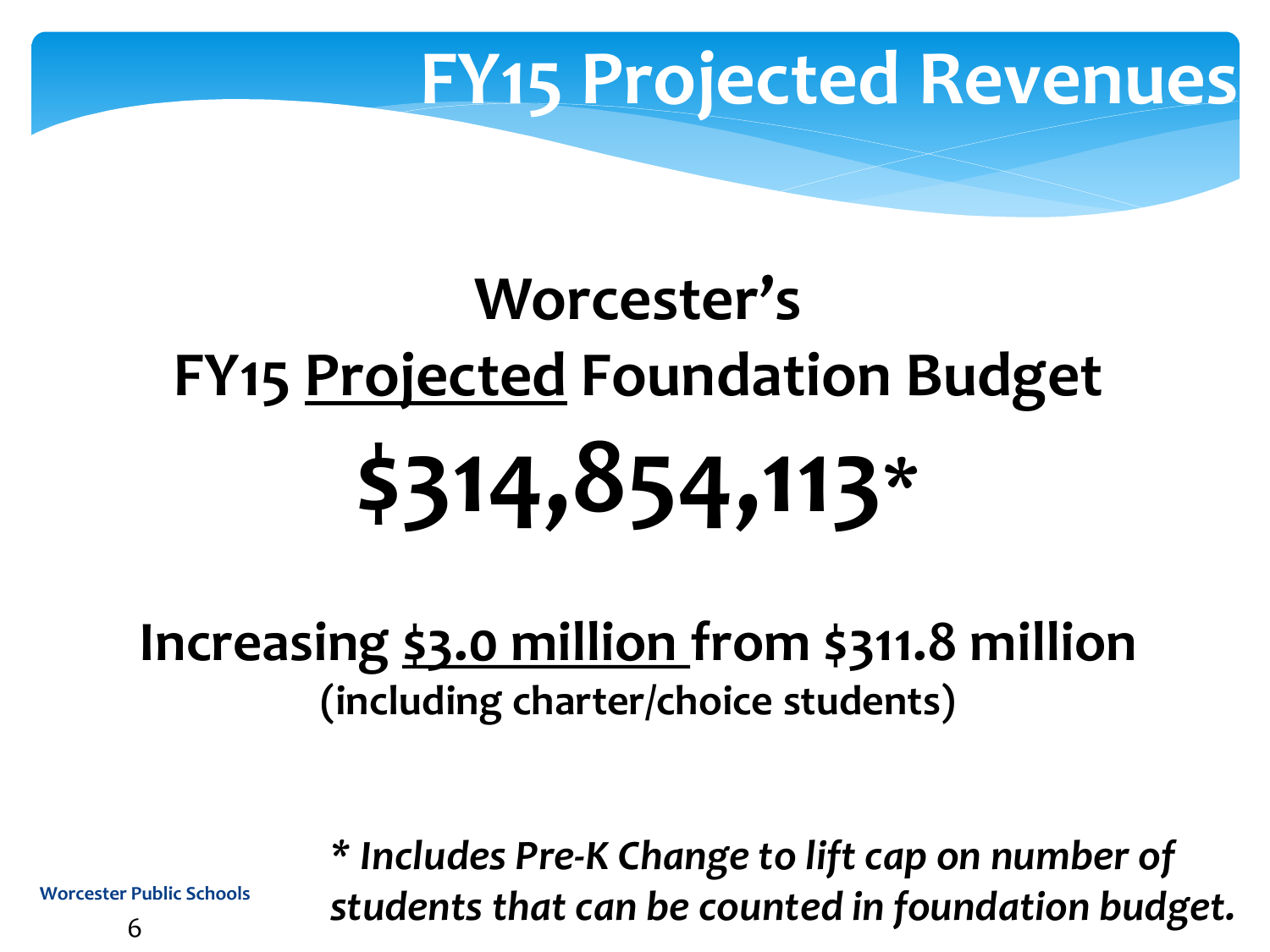# **FY15 General Fund Budget**

| <b>Budget</b>                | FY14           | <b>FY15</b>    | Change      |
|------------------------------|----------------|----------------|-------------|
| Ch7o State Aid               | \$219,897,733  | \$220,569,583  | \$671,850   |
| <b>Charter Reimbursement</b> | \$2,674,147    | \$2,286,346    | $-5387,801$ |
| Req'd Local Contrib.         | \$91,934,732   | \$96,374,700   | \$4,439,968 |
| NSS Gap*                     | \$0            | \$2,751,894    | \$2,751,894 |
| Other Local Contrib.*        | \$11,546,372   | \$12,207,260   | \$660,888   |
| <b>Charter Tuition</b>       | $-524,548,854$ | $-524,539,972$ | 8,882       |
| <b>School Choice Tuition</b> | $-52,323,356$  | $-52,709,152$  | $-5385,796$ |
| Special Educ. Offset         | $-5134,920$    | $-5164,231$    | $-529,311$  |
| <b>TOTAL BUDGET</b>          | \$299,045,854  | \$306,776,428  | \$7,730,574 |

\* WPS currently under Net School Spending by \$2.7 million. **No change** in city contribution above required increase amount results in WPS under net school spending by \$3.2 million in FY15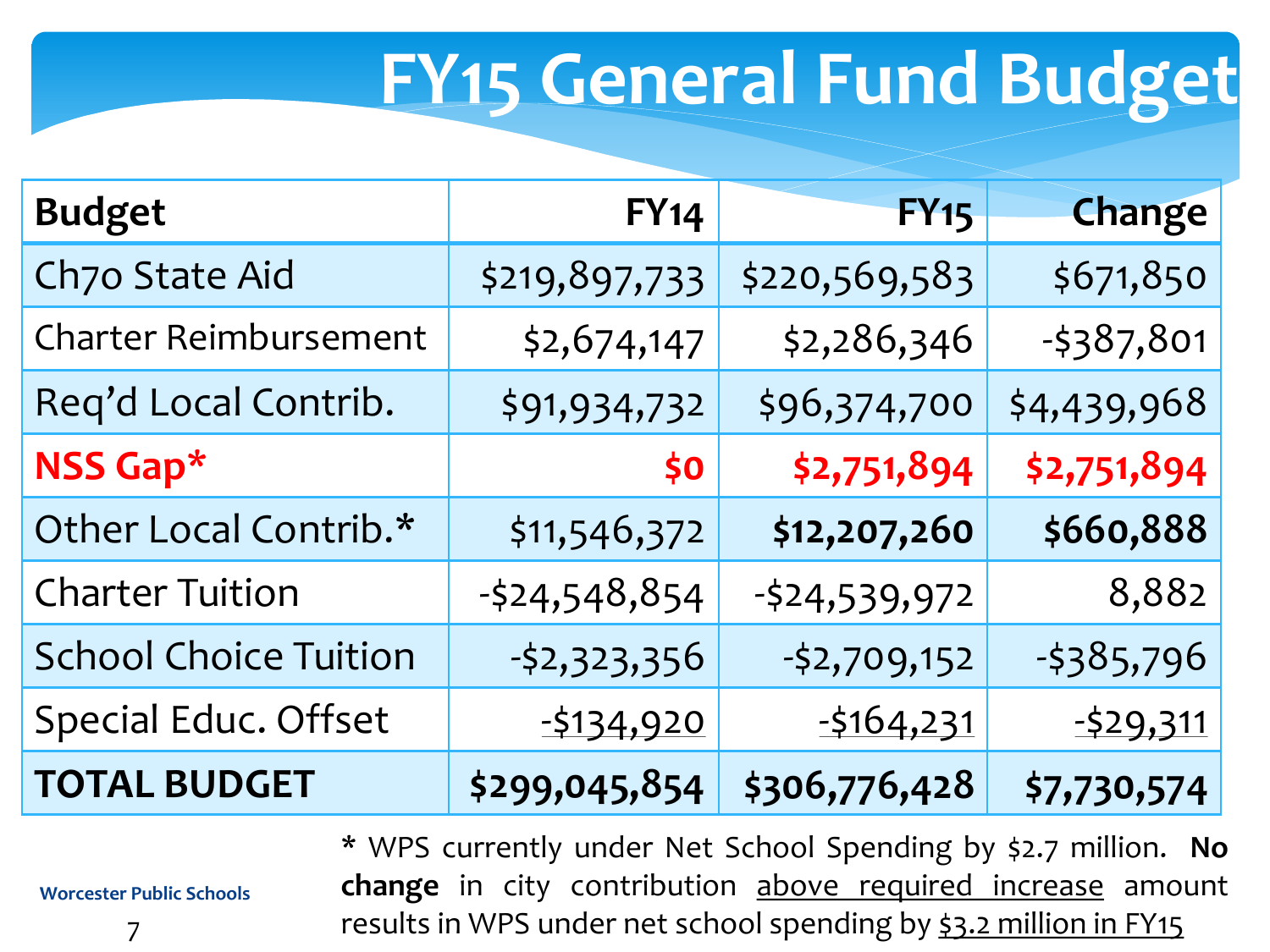### **Impact of Federal Grants**

#### **Estimated at a Level Funded**

| <b>Grant</b> | <b>FY14</b>  | <b>FY15</b>  | <b>Change</b> |
|--------------|--------------|--------------|---------------|
| Title I      | \$9,769,845  | \$9,769,845  | \$0           |
| <b>IDEA</b>  | \$7,218,705  | \$7,218,705  | \$0           |
| Title IIA    | \$1,858,092  | \$1,858,092  | \$0           |
| Title III    | \$1,202,742  | \$1,202,742  | \$0           |
| Perkins      | \$481,803    | \$481,803    | <u>\$0</u>    |
| <b>Total</b> | \$20,531,187 | \$20,531,187 | \$o\$         |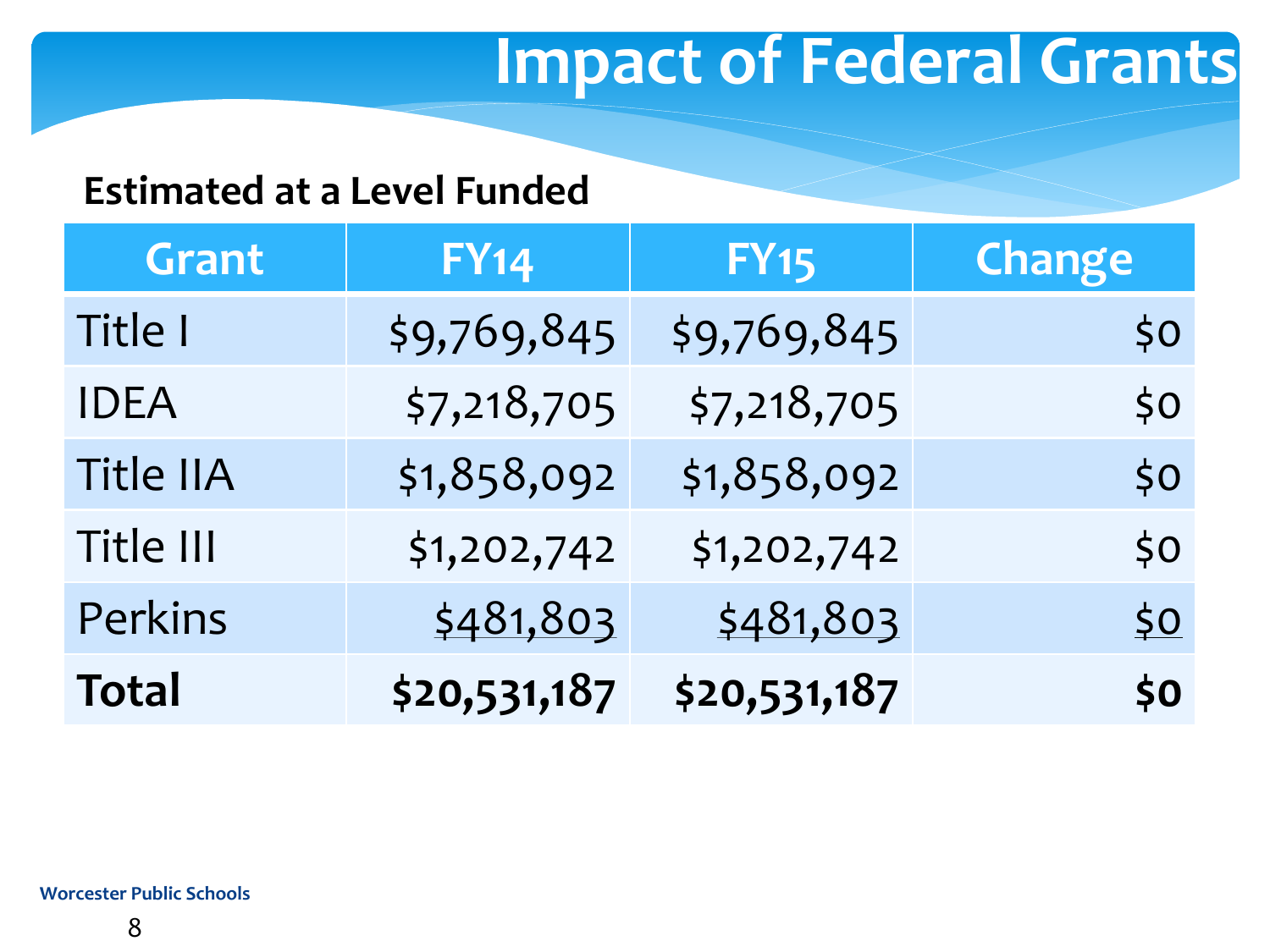#### **Federal Grants**

### **Federal Grants Currently Provide:**

- **80 Teachers**
- **204 Instructional Assistants**
- **Afterschool & Summer Programs**
- **Specialized Programs and Services**
- **Staff Development**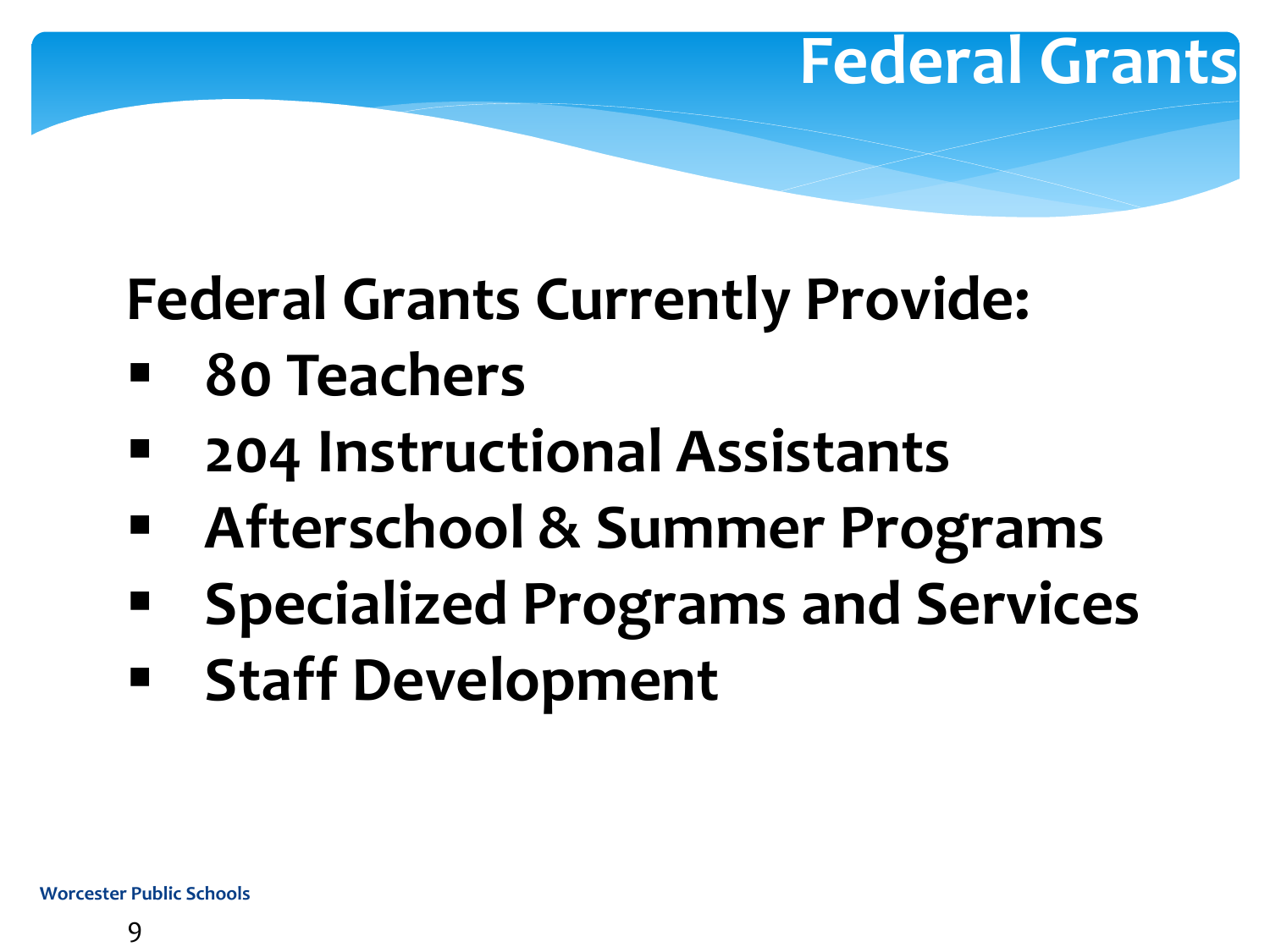#### **Phase-Out of Federal Grants**

| Grant                  | FY14        | <b>FY15</b>      | Change            |
|------------------------|-------------|------------------|-------------------|
| Race to the Top        | \$2,688,325 |                  | $$0 - $2,688,325$ |
| <b>School Redesign</b> | \$893,000   | 50 <sup>°</sup>  | $-5893,000$       |
| McKinney-Vento*        | \$60,666    | \$0 <sub>1</sub> | $-560,666$        |
| <b>Total</b>           | \$3,641,991 | \$0\$            | $-53,641,991$     |

\* Will be a **competitive** grant in FY15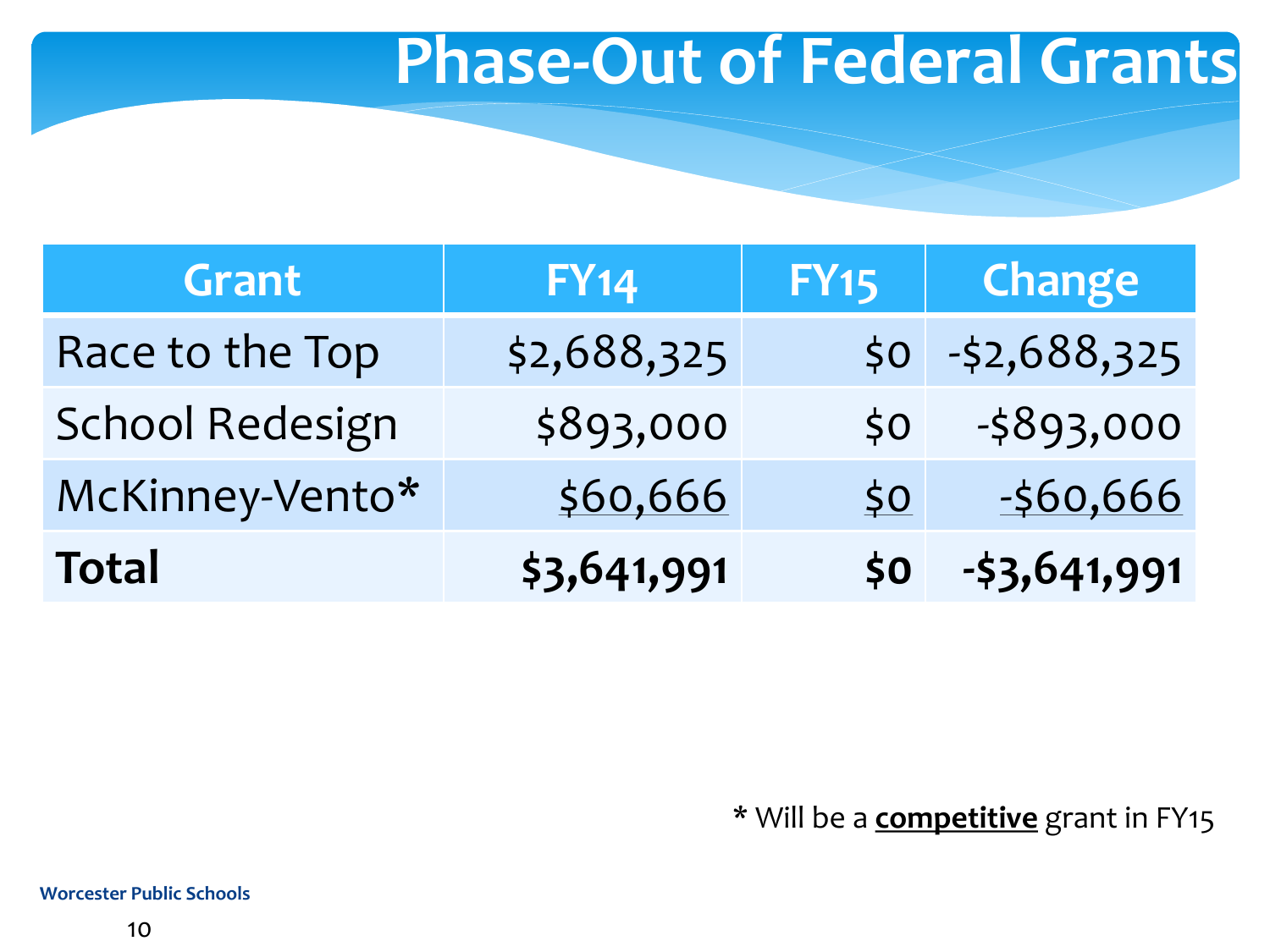### **RTTT and SRG Grants Currently Provide:**

**Federal Grants** 

- **Level 4 School Costs**
- **Staff Development**
- **College Dual Enrollment & Early College High School**
- **Wrap Around Zone Coordinators**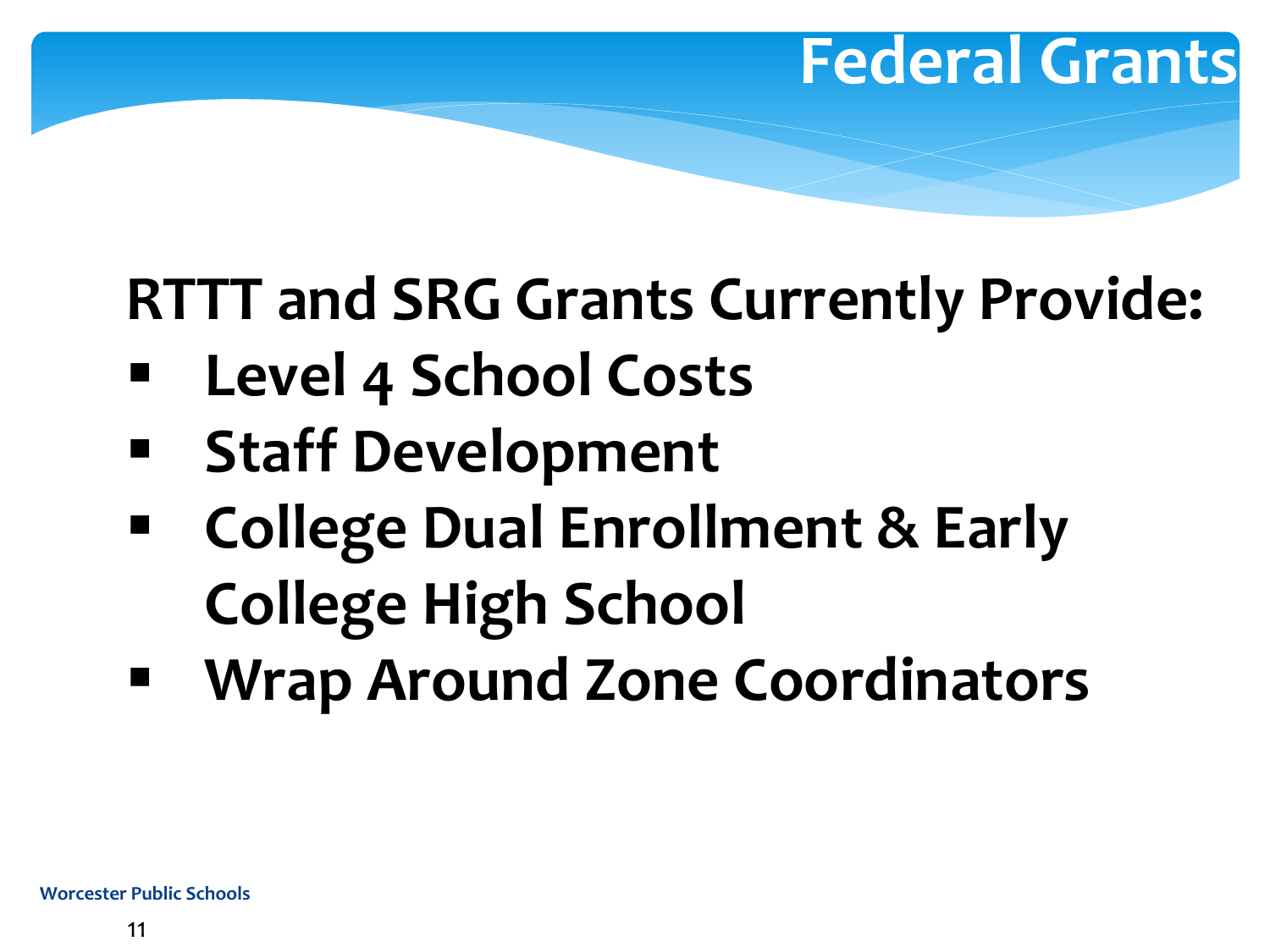# **FY15 Total Funding Change**

#### **FY15 Funding Change from Current Year**

| <b>General Fund</b> (State Aid & Local Contribution) | \$7,730,574   |
|------------------------------------------------------|---------------|
| <b>Grant Funding</b>                                 | \$0\$         |
| <b>Grant Reduction (Phase-Out)</b>                   | $-53,641,991$ |
| <b>FY15 Revenue Change from FY14:</b>                | \$4,088,583   |

*Assumes Funding at Required Net School Spending Level*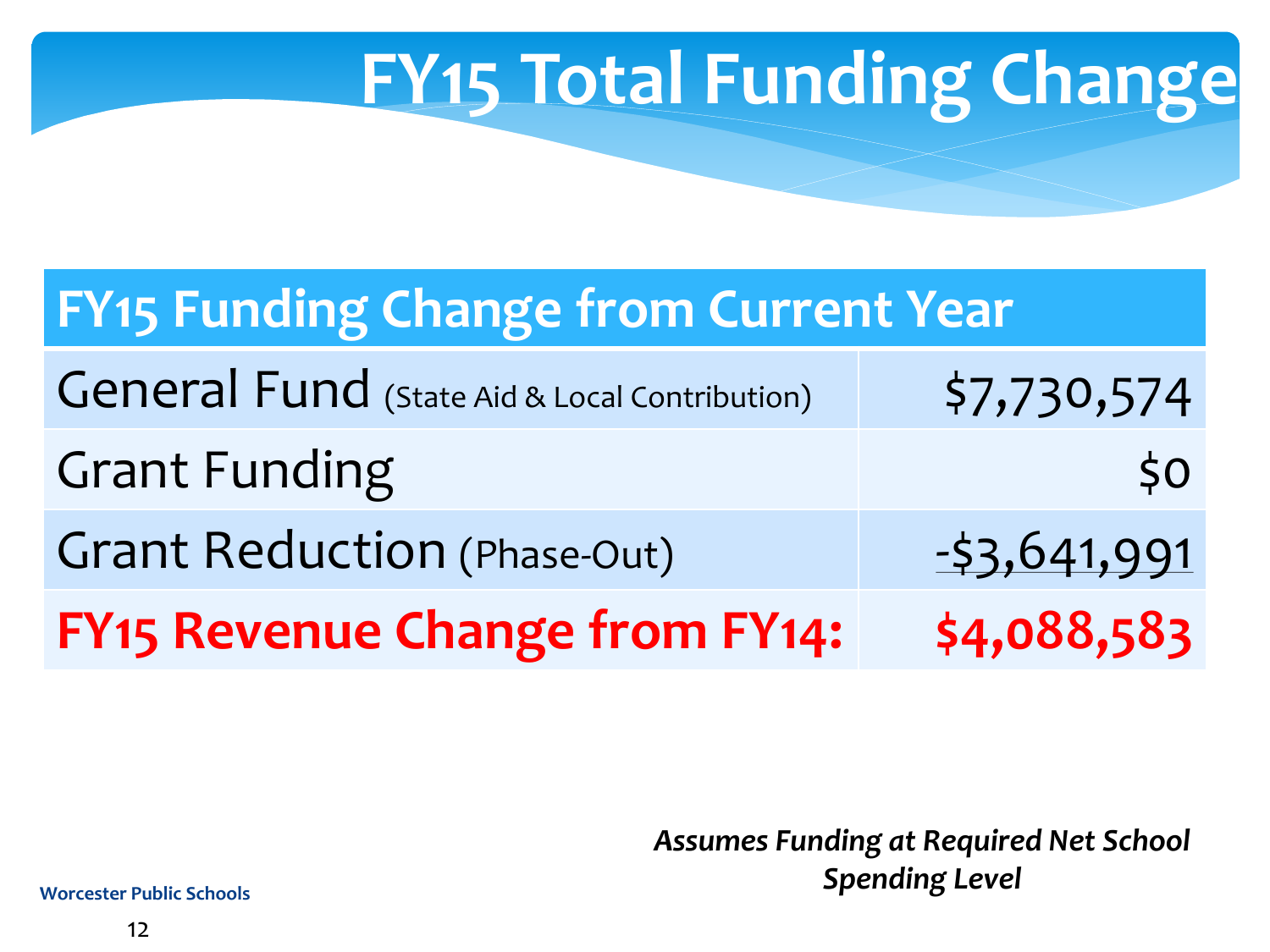### **FY15 Level Service Increases**

| <b>Contractual Increases:</b>                   | in millions         |  |
|-------------------------------------------------|---------------------|--|
| <b>Employee Salaries</b>                        | \$3.4               |  |
| Health Insurance (8%)                           | \$3.3               |  |
| <b>- Tuition</b>                                | \$1.5               |  |
| <b>Retirement Assessments</b><br>$\blacksquare$ | \$1.3               |  |
| <b>Transportation</b>                           | \$0.6               |  |
| <b>E</b> Technology                             | \$0.9               |  |
| <b>■ Workers Compensation</b>                   | \$0.4               |  |
| <b>Building Utilities</b><br>$\blacksquare$     | <u>\$0.3</u>        |  |
| <b>Total Cost Increases:</b>                    | \$11.7<br>$(3.3\%)$ |  |
| <b>Worcester Public Schools</b>                 |                     |  |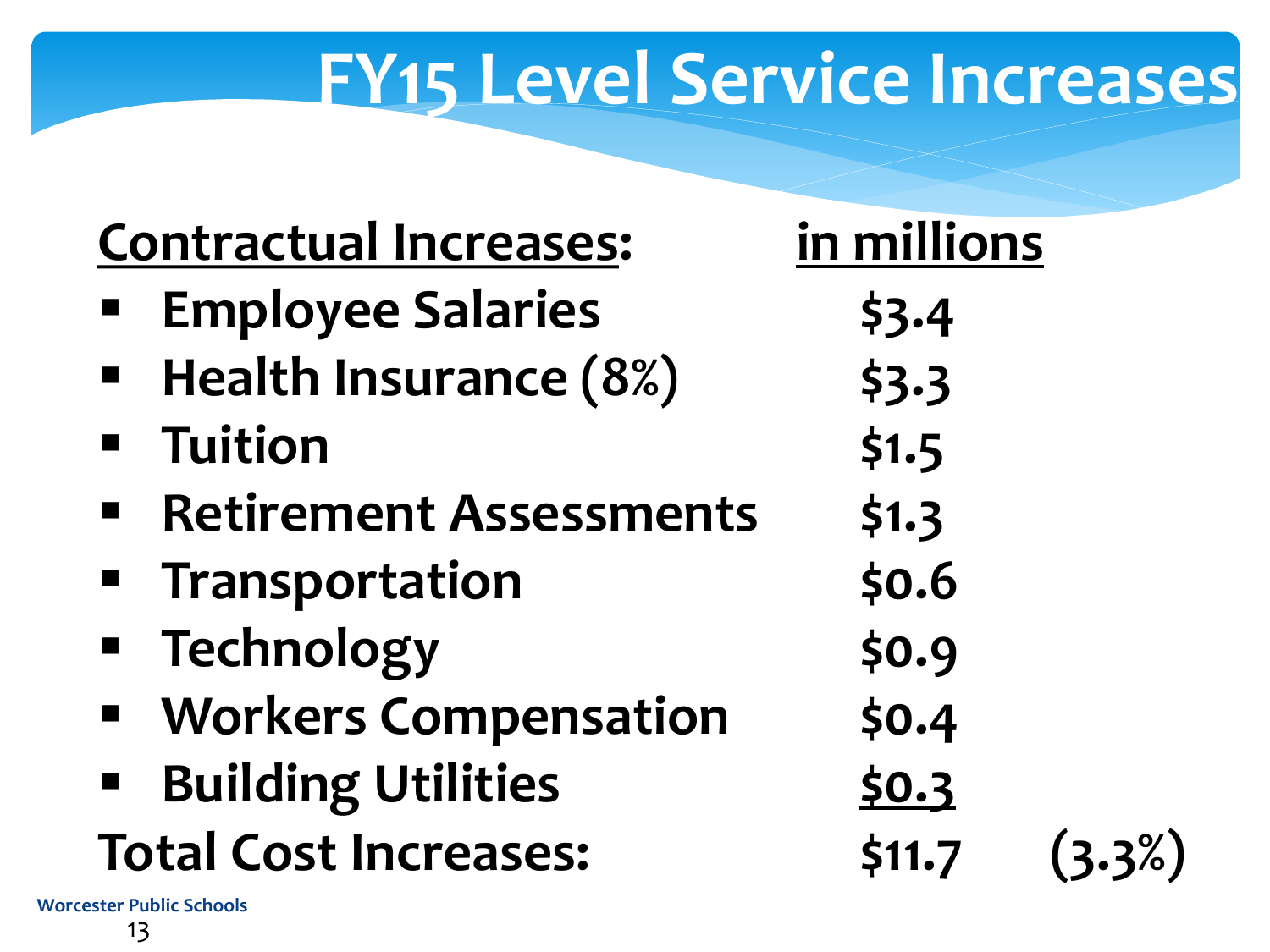### **FY15 New Funding Requirements Budget Area: in millions School Staffing Needs\*: \$ 6.3 Elementary Math Textbooks \$ 2.0 Secondary Textbooks** \$ 0.4 **Worcester Advance High School Academy Planning Year \$ 0.2 OPEB Trust Fund Payment \*\*: \$ 3.0 Total \$11.9**

 \* 117 additional positions includes 16 elementary teachers (class size), 11 secondary **\*\* Does not count towards "Net School Spending"** teachers (course selection and offerings), 14 student support positions, 5 special education teachers, 9 ELL teachers, 19 instructional assistants,19 tutor positions, 6 schoolbased clerical, 2 school nurses, 6 assistant principals, 4 additional instructional coaches, 3 credit recovery computer lab staff, 2 school safety, and 1 wrap around coordinator. Worcester Public Schools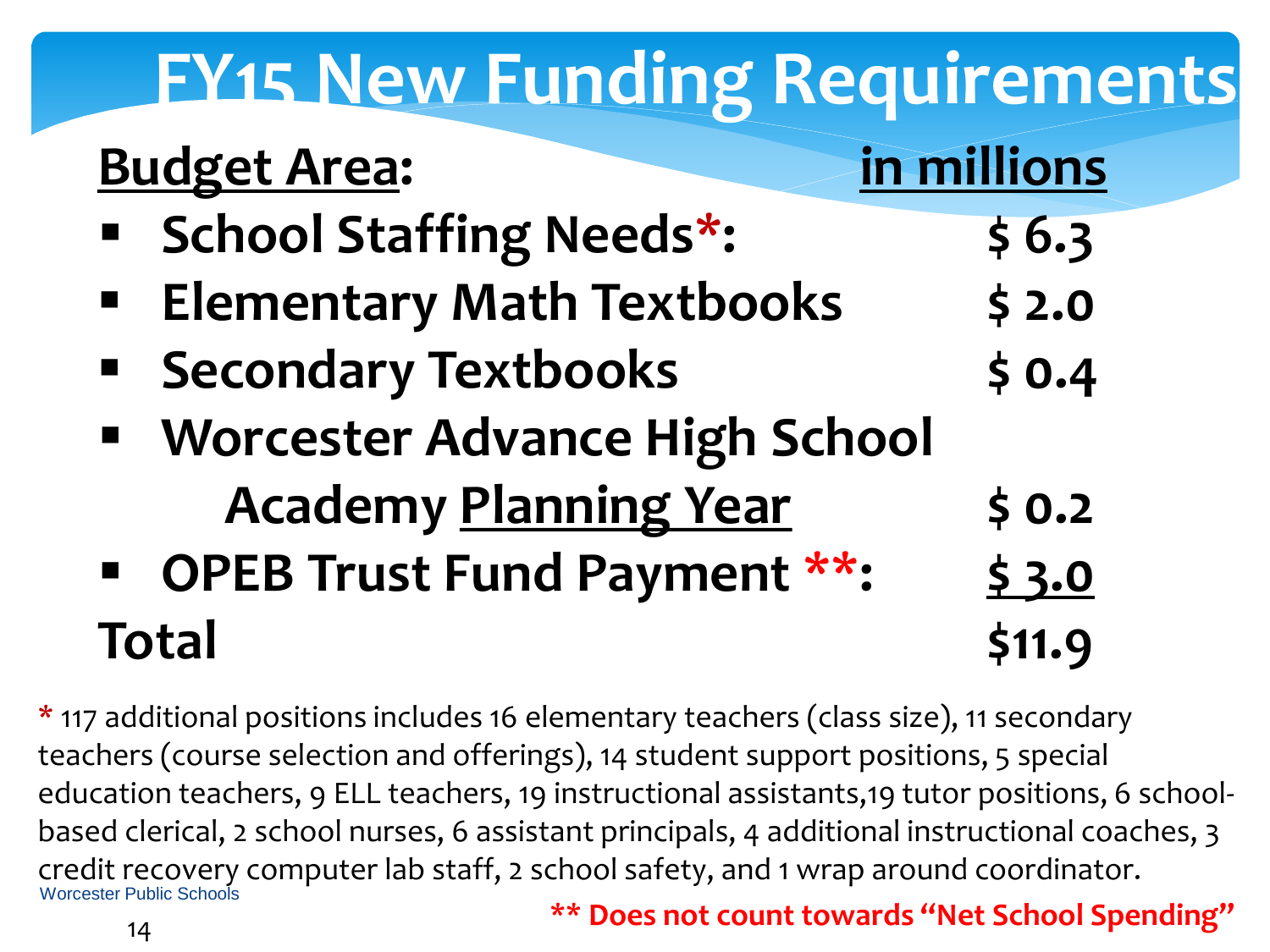#### **FY15 Program Improvements**

#### **Other Budget Areas Needing Funding:**

- **Elementary Assistant Principals \$ 900,000**
- **Kindergarten IA's \$ 750,000**
- **School Safety Equipment**  $\begin{array}{c} 500,000 \end{array}$
- **Playground Maintenance**  $\qquad$  \$ 500,000
- **School Furniture \$ 500,000**
- **Wireless Technology** 5 500,000
- **Total Additional Needs: \$3,650,000**
- -
- 
- 
- 
- 
-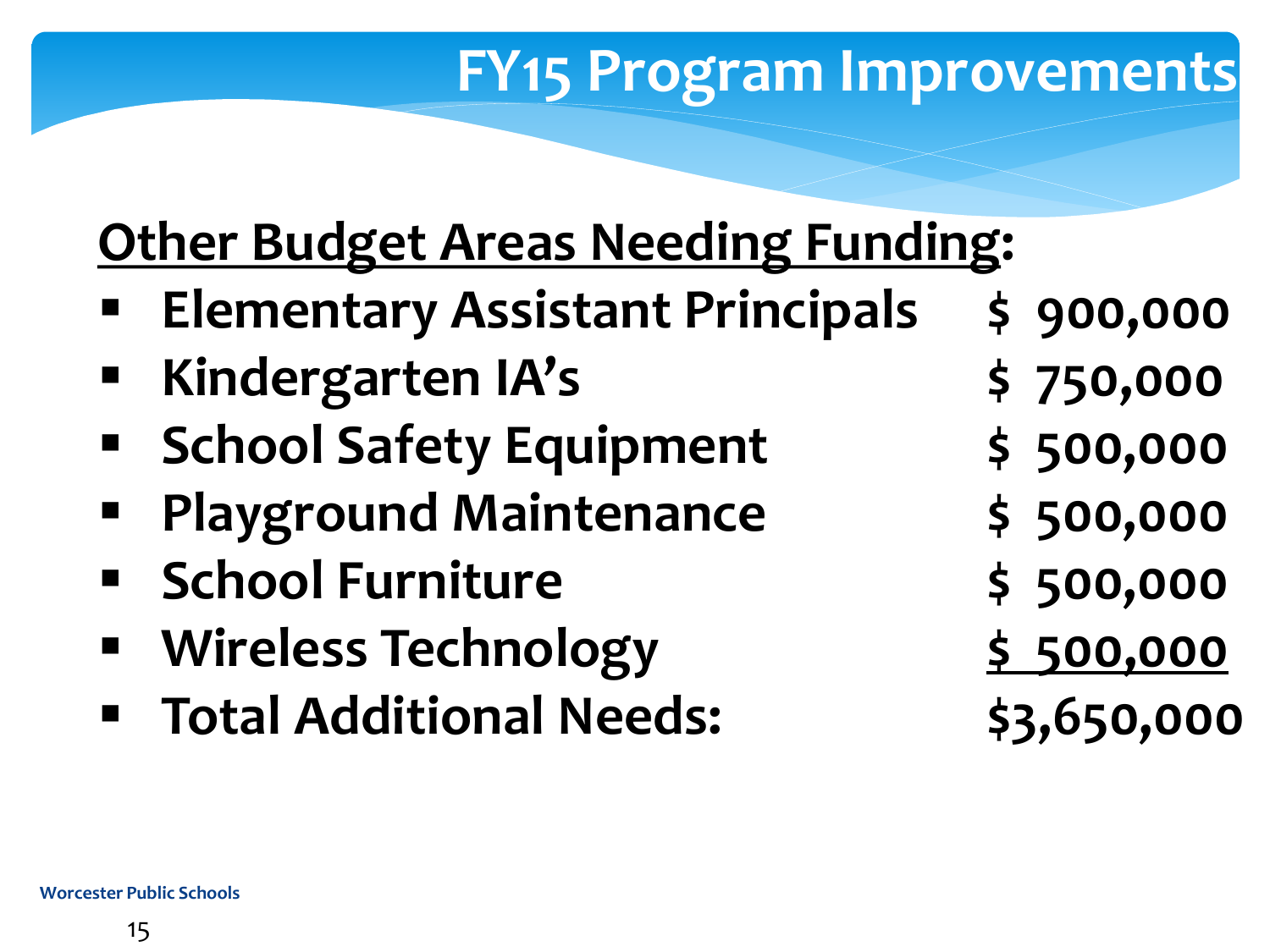### **FY15 Funding Increase Needed**

| <b>Total Funding Increase Needs</b>                  | in millions |
|------------------------------------------------------|-------------|
| <b>Elevel Service:</b>                               | \$11.7      |
| <b>New Funding Requirements:</b><br>$\blacksquare$ . | \$11.9      |
| <b>• Program Improvements:</b>                       | 5.3.7       |
| <b>Total Funding Increase Needed:</b>                | \$27.3      |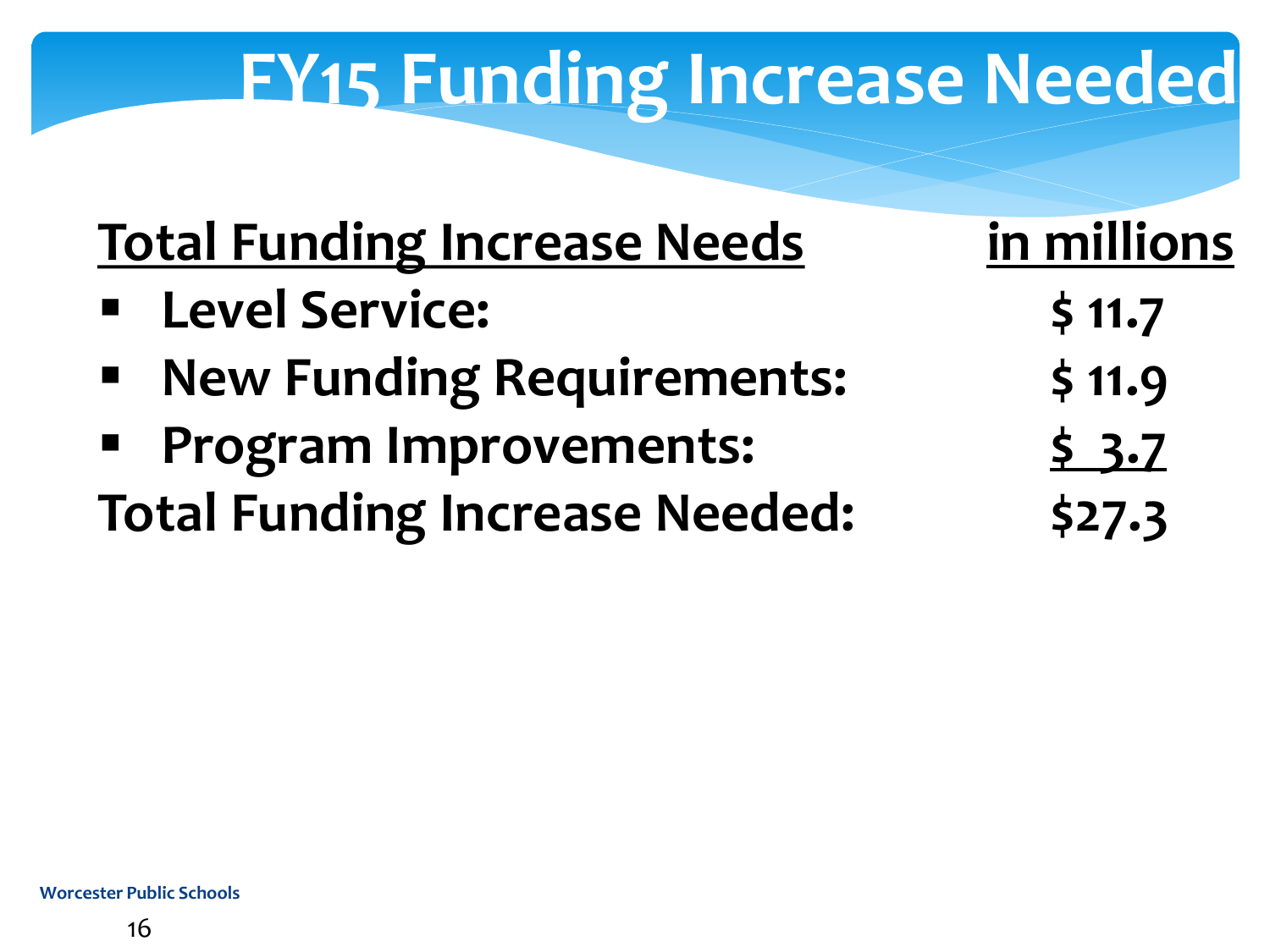## **FY15 Budget Status**

### **Total Funding Needs: \$27.3 Total Revenue Increase: \$ 4.1 FY15 BUDGET STATUS -\$23.2**

 **in millions** 

*Assumes Funding at Required Net School Spending Level*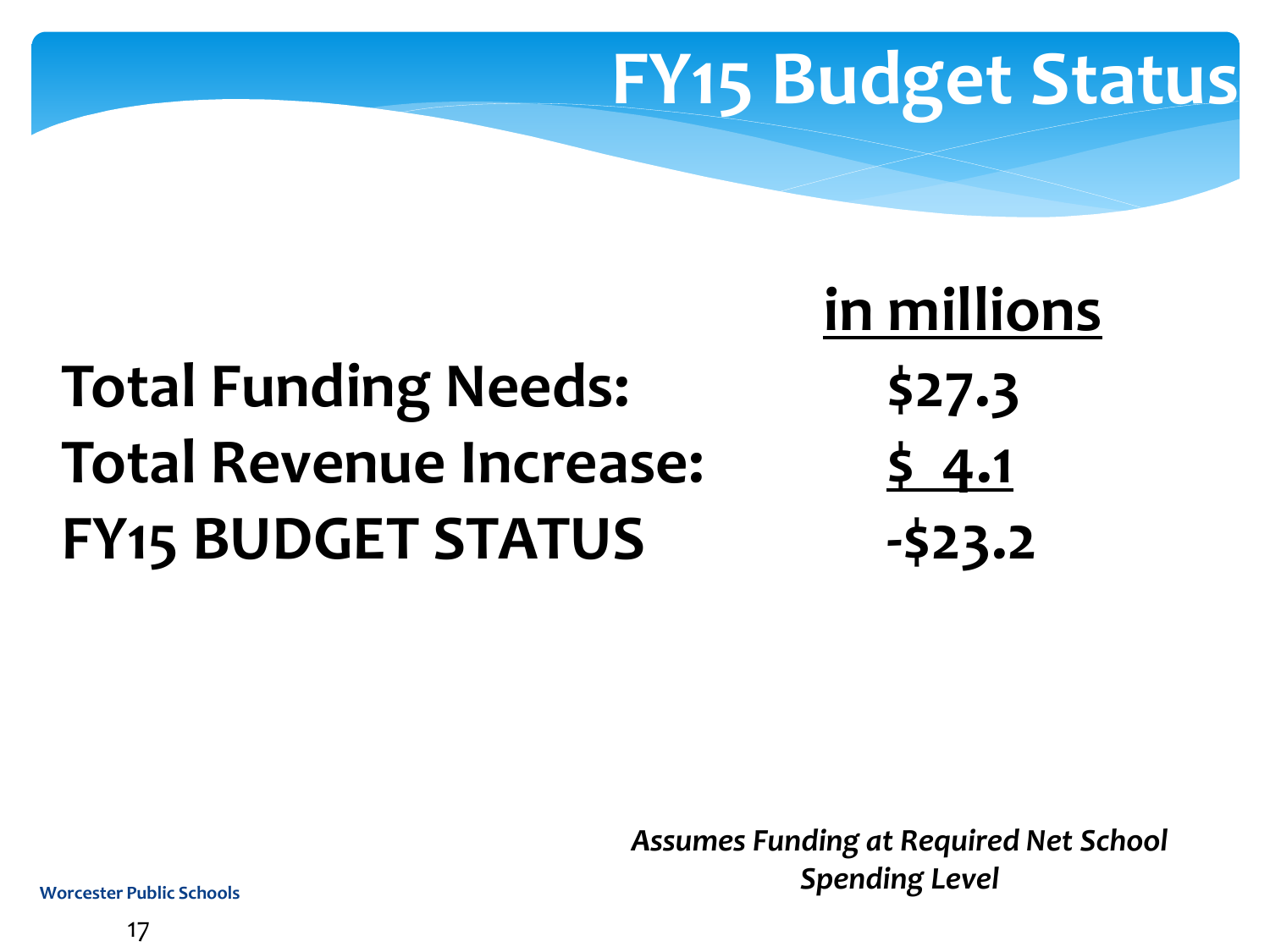#### **in millions**

| <b>Defer</b> | <b>School Staffing Needs</b>         | \$6.3  |
|--------------|--------------------------------------|--------|
| <b>Defer</b> | <b>Elementary Math Textbooks</b>     | \$2.0  |
| <b>Defer</b> | <b>Secondary Textbooks</b>           | \$0.4  |
| <b>Defer</b> | Elementary Assistant Principals\$0.9 |        |
| <b>Defer</b> | Kindergarten IA's                    | \$0.8  |
| <b>Defer</b> | <b>School Safety Equipment</b>       | \$0.5  |
| <b>Defer</b> | <b>Playground Maintenance</b>        | \$0.5  |
| <b>Defer</b> | <b>School Furniture</b>              | \$0.5  |
| <b>Defer</b> | <b>Wireless Technology</b>           | 50.5   |
|              | <b>Total Deferred Spending</b>       | \$12.4 |
| 18           |                                      |        |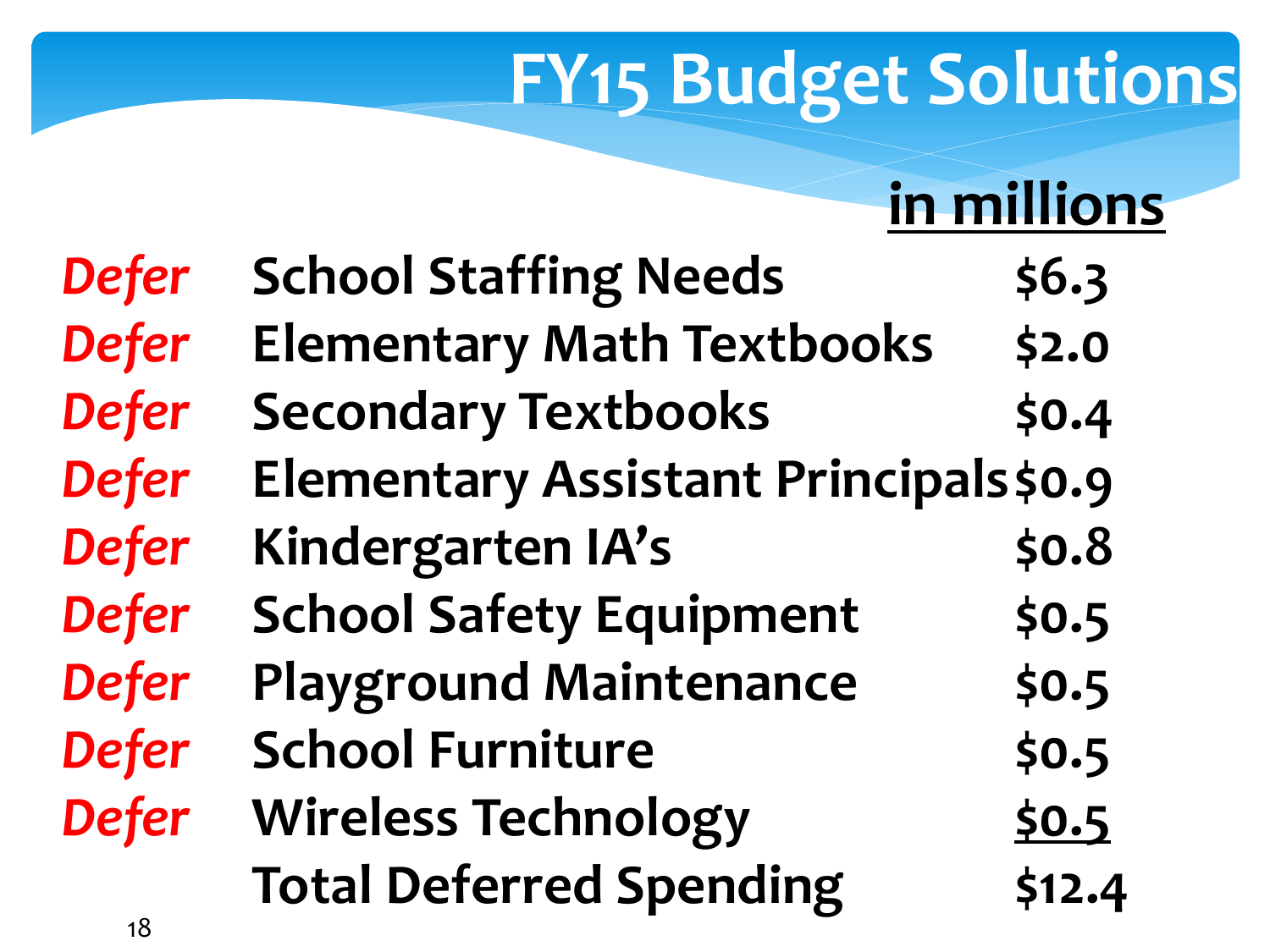**in millions** 

**No Funding in Budget for OPEB \$3.0** 

**No Funding in Budget for Advance High School Academy Planning Year \$0.2** 

**Total Budget Requests/Needs Not Included in FY15 Budget 53.2**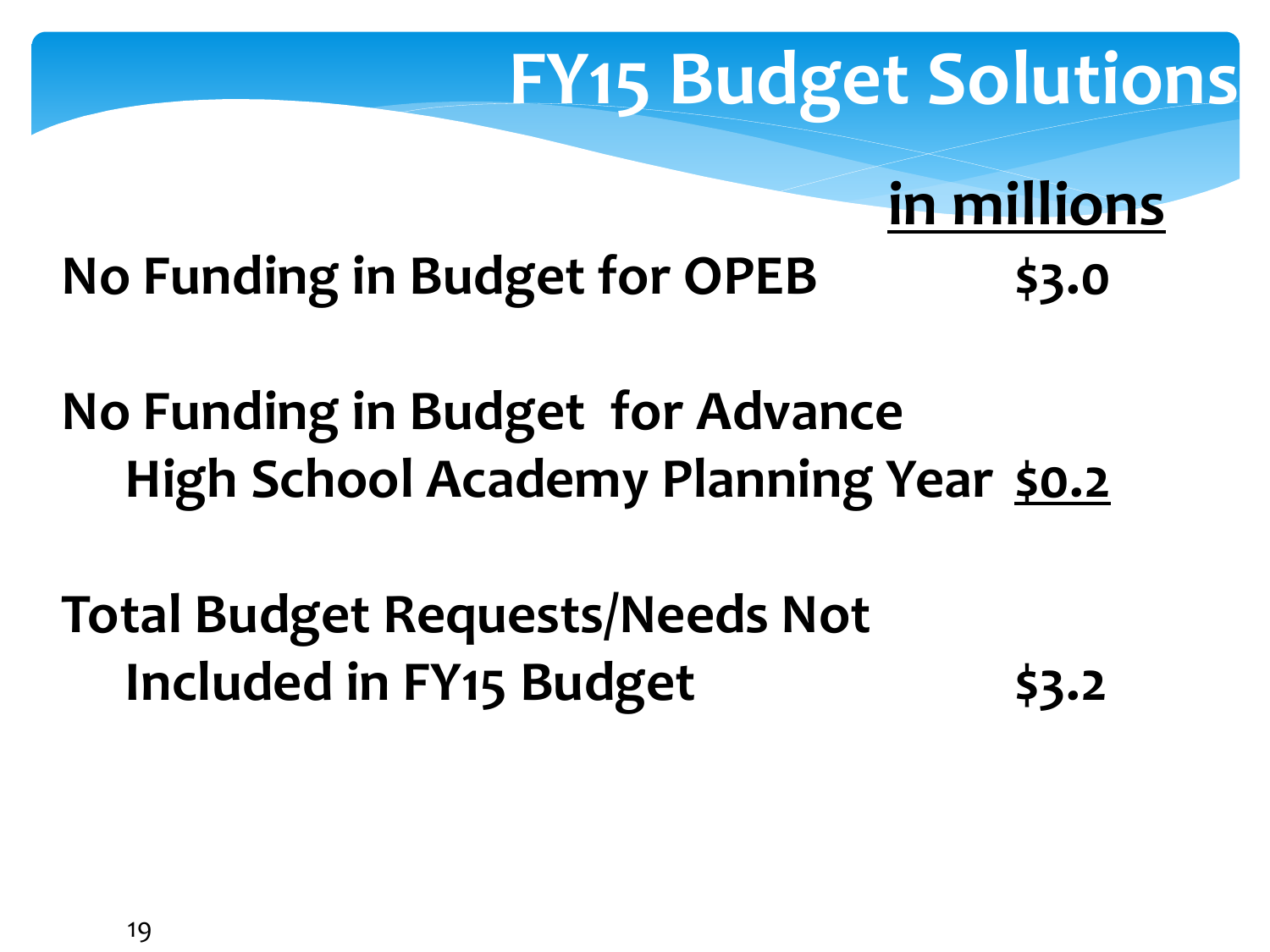**in millions** 

| <b>FY15 Budget Status</b>              | $-523.2$ |
|----------------------------------------|----------|
| <b>Total Deferred Spending</b>         | \$12.4   |
| <b>Total Budget Requests/Needs Not</b> |          |
| Included in FY15 Budget                | 5.3.2    |

**FY15 Budget Deficit 457.6**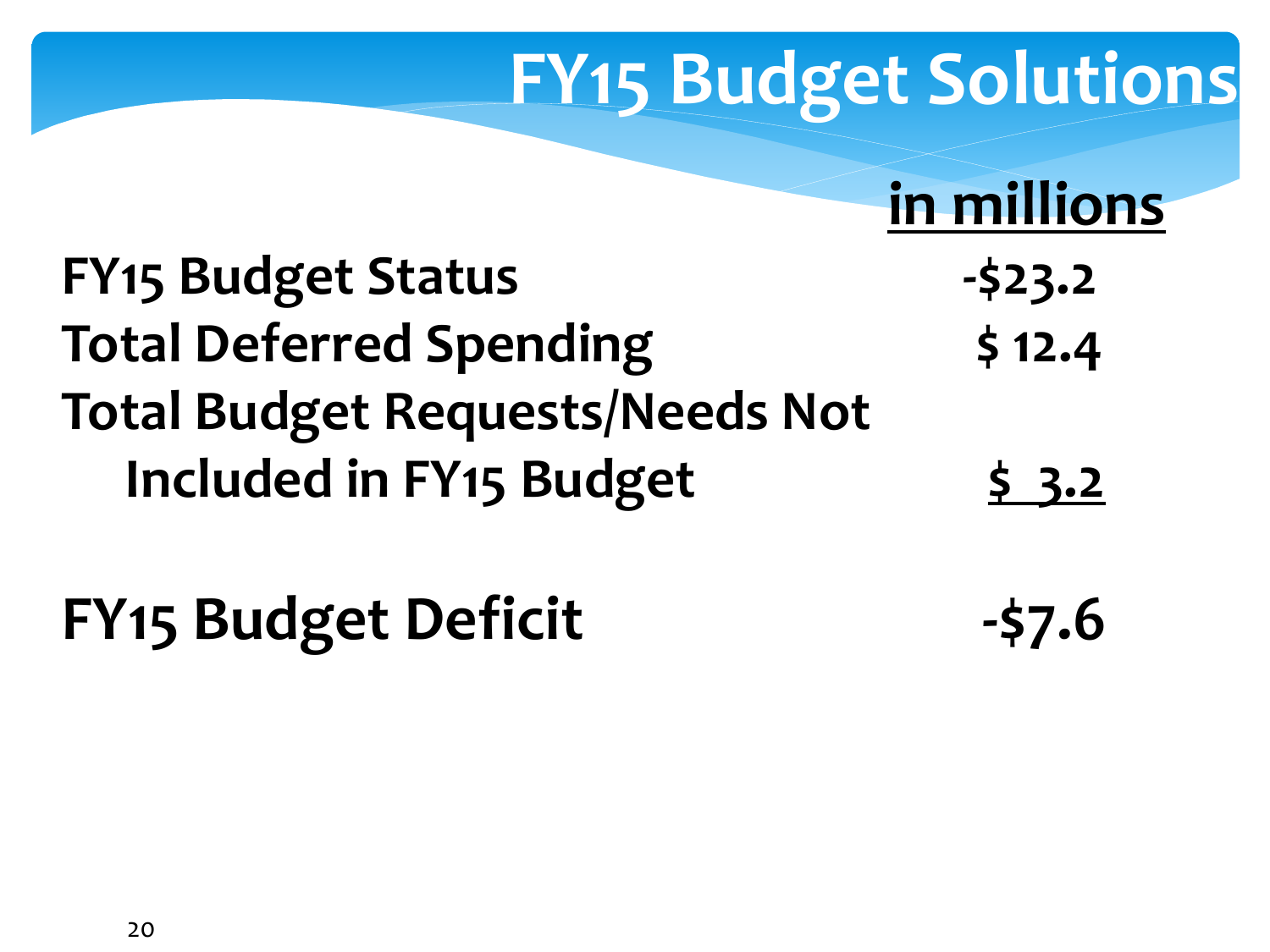*With Funding Levels that meet FY15 Estimated Net School Spending Requirement* 

- o **Restructure Special Ed. and ELL Programs.**
- o **Restructure and Reduce District Administrative, Support, Clerical, and Facilities Positions**
- o **Reduce School-Based Support and Clerical Positions**
- o **Reduce Staff Development Opportunities (RTTT Funded)**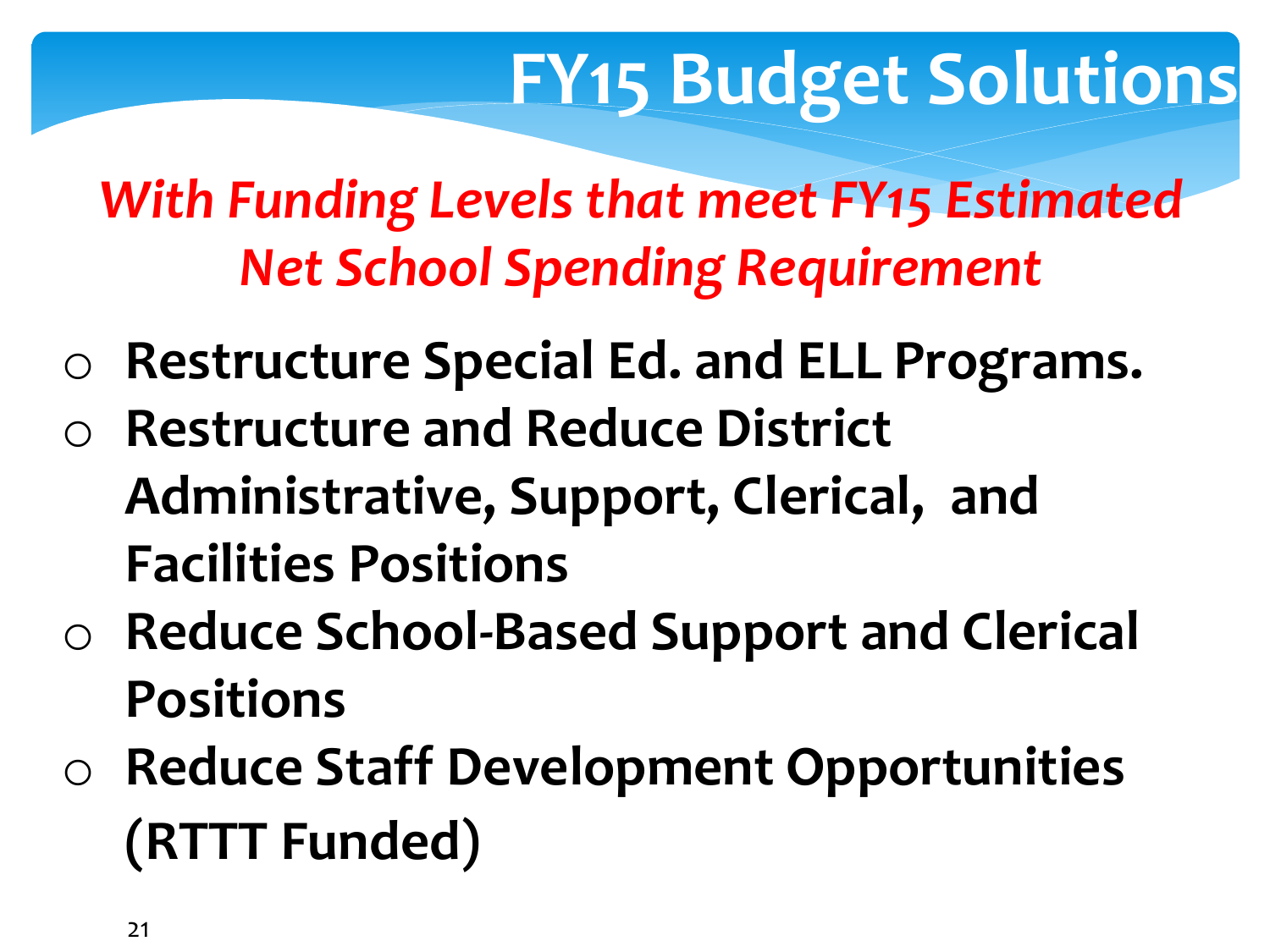*With Funding Levels that meet FY15 Estimated Net School Spending Requirement* 

- o **Reduce Environmental Management System Development, Training, and Support**
- o **Restructure, reduce, or eliminate existing programs and services.**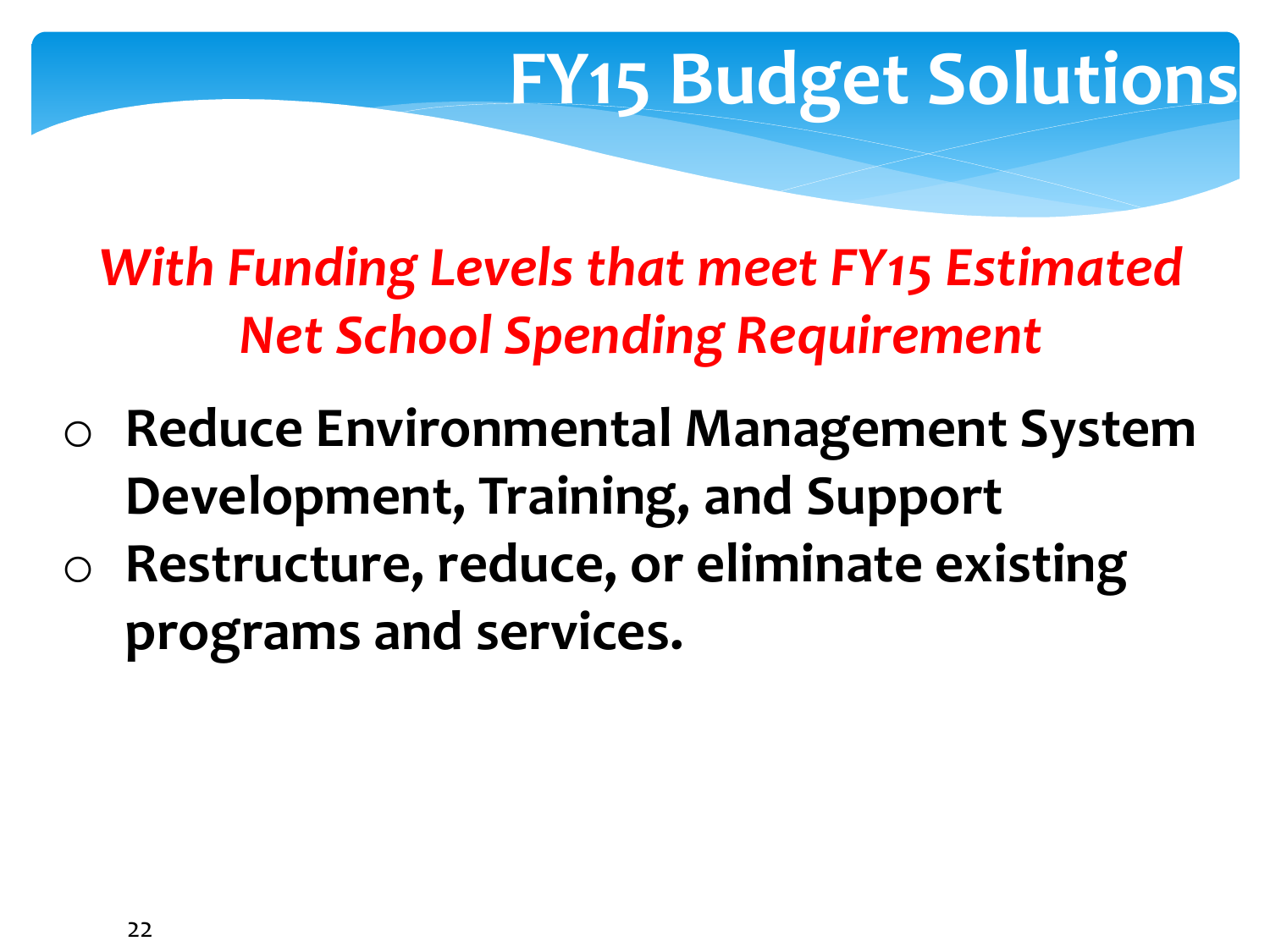*With Funding Levels that meet FY15 Estimated Net School Spending Requirement* 

- **Reduction of 11 Tutor positions**
- o **Reduce 20 Elementary Teachers**
- o **Reduce 6 Middle School Positions**
- o **Reduce 14 High School Teachers**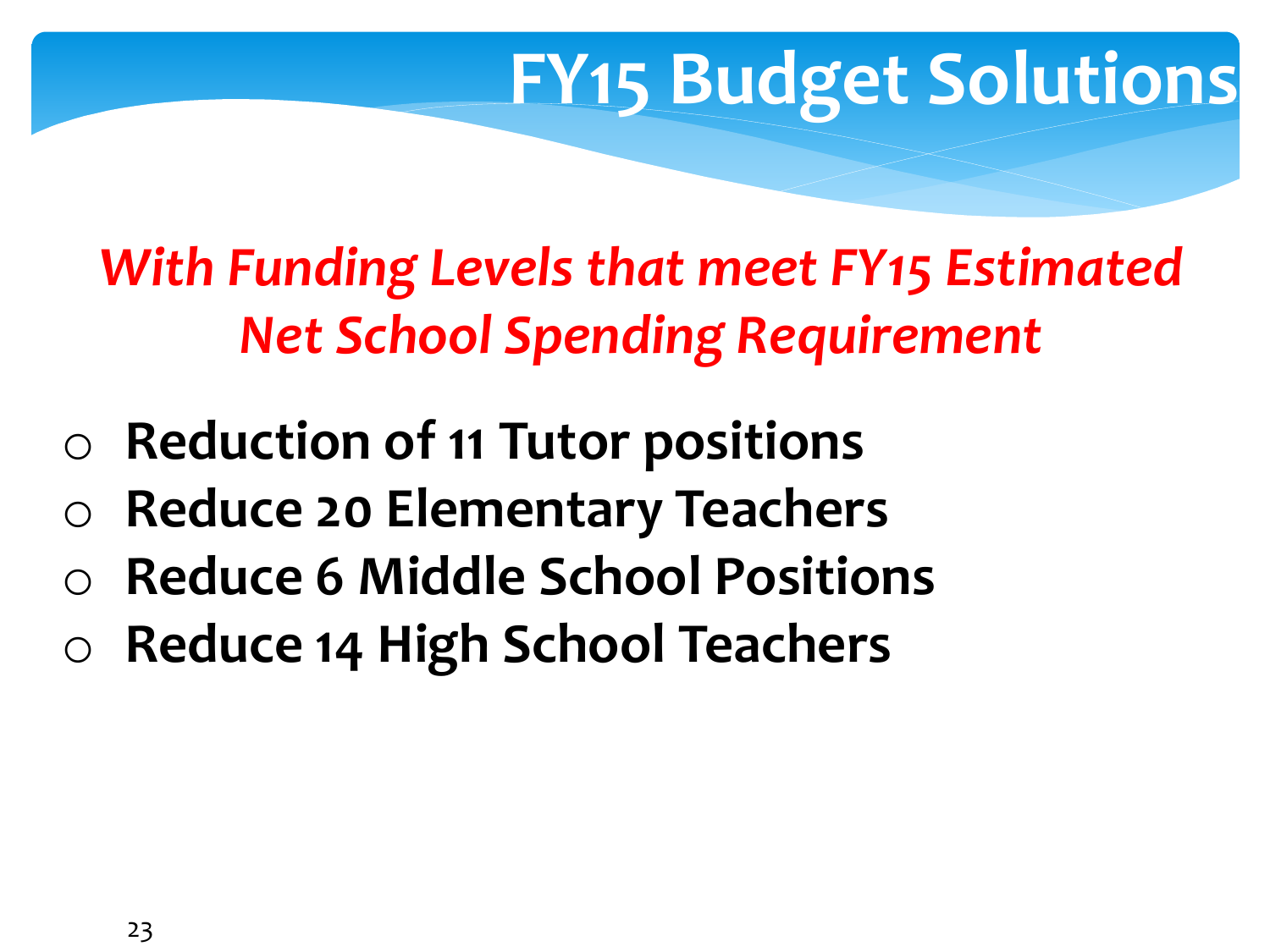## **FY 14 Elementary Class Size**

| <b>Range</b>              | <b>FY14</b> | <b>FY15 Projected*</b><br><b>At Minimum Required</b><br><b>Spending</b> |
|---------------------------|-------------|-------------------------------------------------------------------------|
| Less than 23              | 318(55%)    | 285(50%)                                                                |
| $23 - 26$                 | 211(36%)    | 235(41%)                                                                |
| $27 - 30$                 | 54(9%)      | 53(9%)                                                                  |
| Greater than 30           | $1(0%)**$   | $1(0%)**$                                                               |
| <b>Average Class Size</b> | 22.2        | 22.7                                                                    |

*\* Individual Schools would see a range of +1 teacher to -3 teacher positions from the current level based on enrollments.* 

**\* Due to space limitations at school**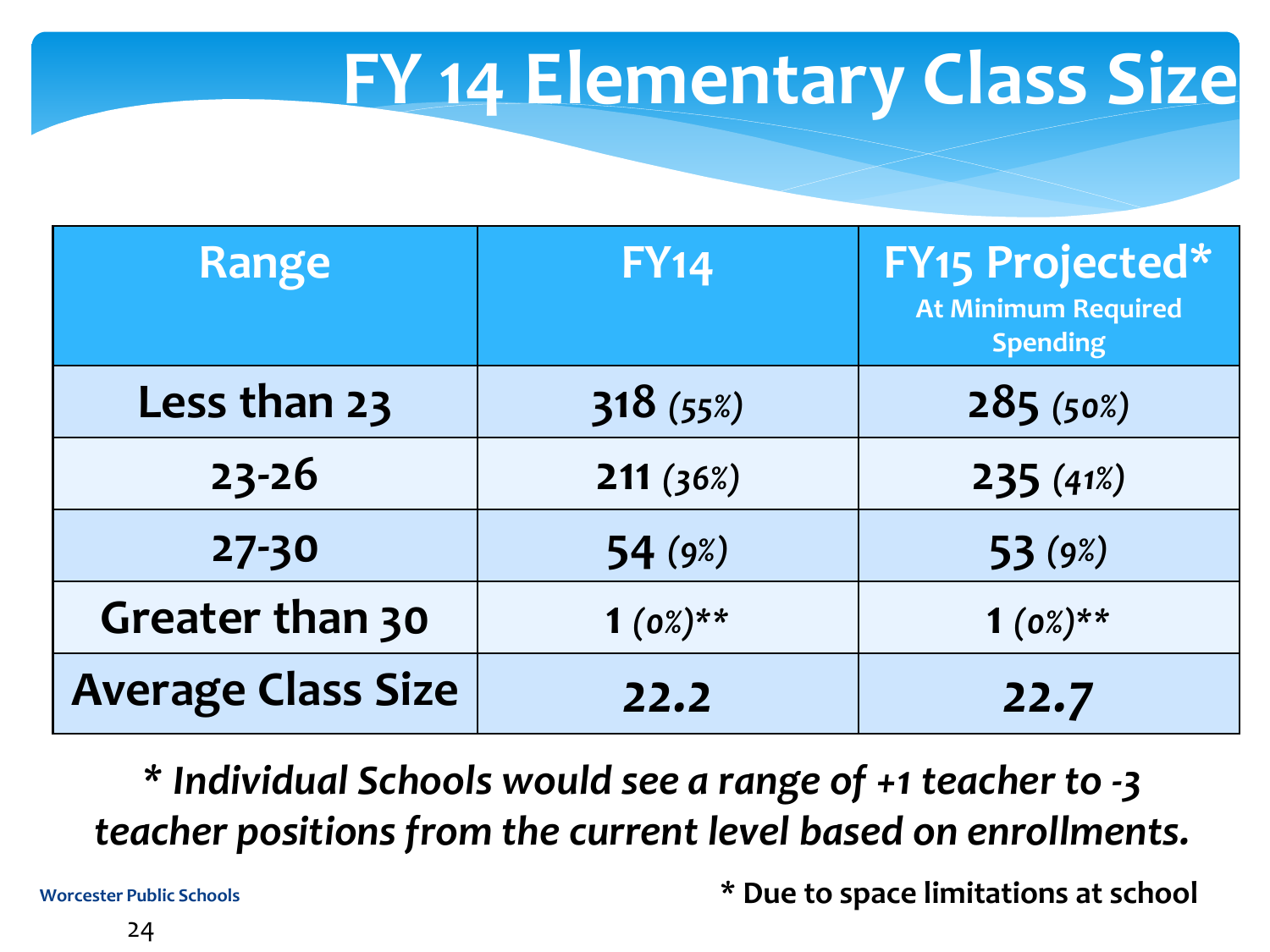*With Funding Levels that are Bel0w Net School Spending Requirement* 

- o **Reduce 11 Additional Elementary Teachers (31 total)**
- o **Reduce 16 Additional Middle and High School Teachers (36 total)**
- o **Reduce 2 School Nurses**
- o **Reduce \$5 per pupil Instructional Supplies**
- o **Eliminate Community School Funding and All Athletic Programs Funding.**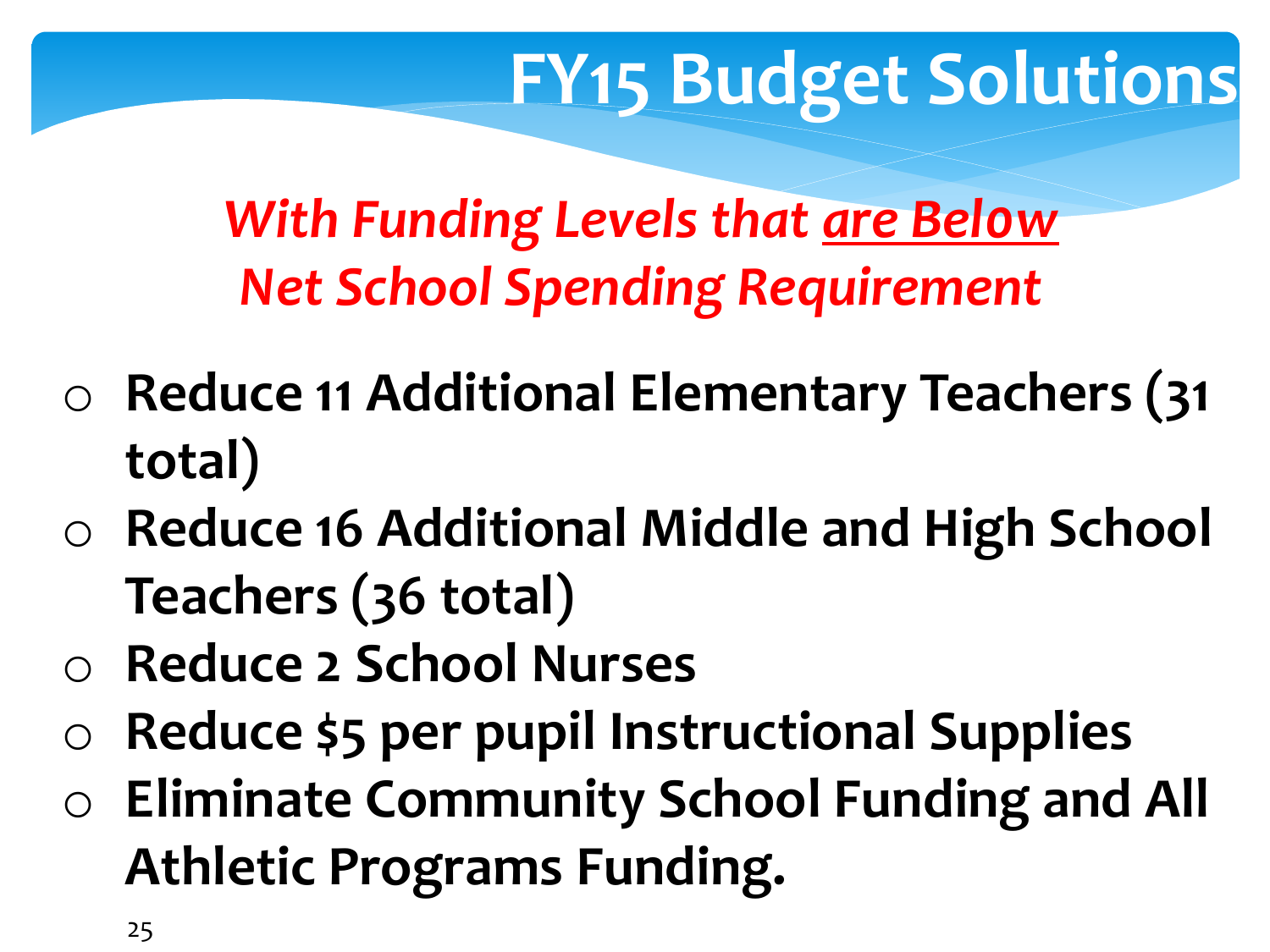# **FY 14 Elementary Class Size**

| <b>Range</b>              | <b>FY14</b>    | <b>FY15 Projected*</b>                        |                                                  |
|---------------------------|----------------|-----------------------------------------------|--------------------------------------------------|
|                           | <b>Current</b> | <b>At Minimum</b><br><b>Required Spending</b> | <b>Below Minimum</b><br><b>Required Spending</b> |
| Less than 23              | 318(55%)       | 285(50%)                                      | 260(46%)                                         |
| $23 - 26$                 | 211(36%)       | 235(41%)                                      | 235(42%)                                         |
| 27-30                     | 54 (9%)        | 53 (9%)                                       | 70(12%)                                          |
| Greater than 30           | $1(0%)**$      | $1(0%)**$                                     | $1(0%)**$                                        |
| <b>Average Class Size</b> | 22.2           | 22.7                                          | 23.0                                             |

*\* Individual Schools would see a range of +1 teacher to -3 teacher positions from the current level based on enrollments.* 

**\*\* Due to space limitations at school**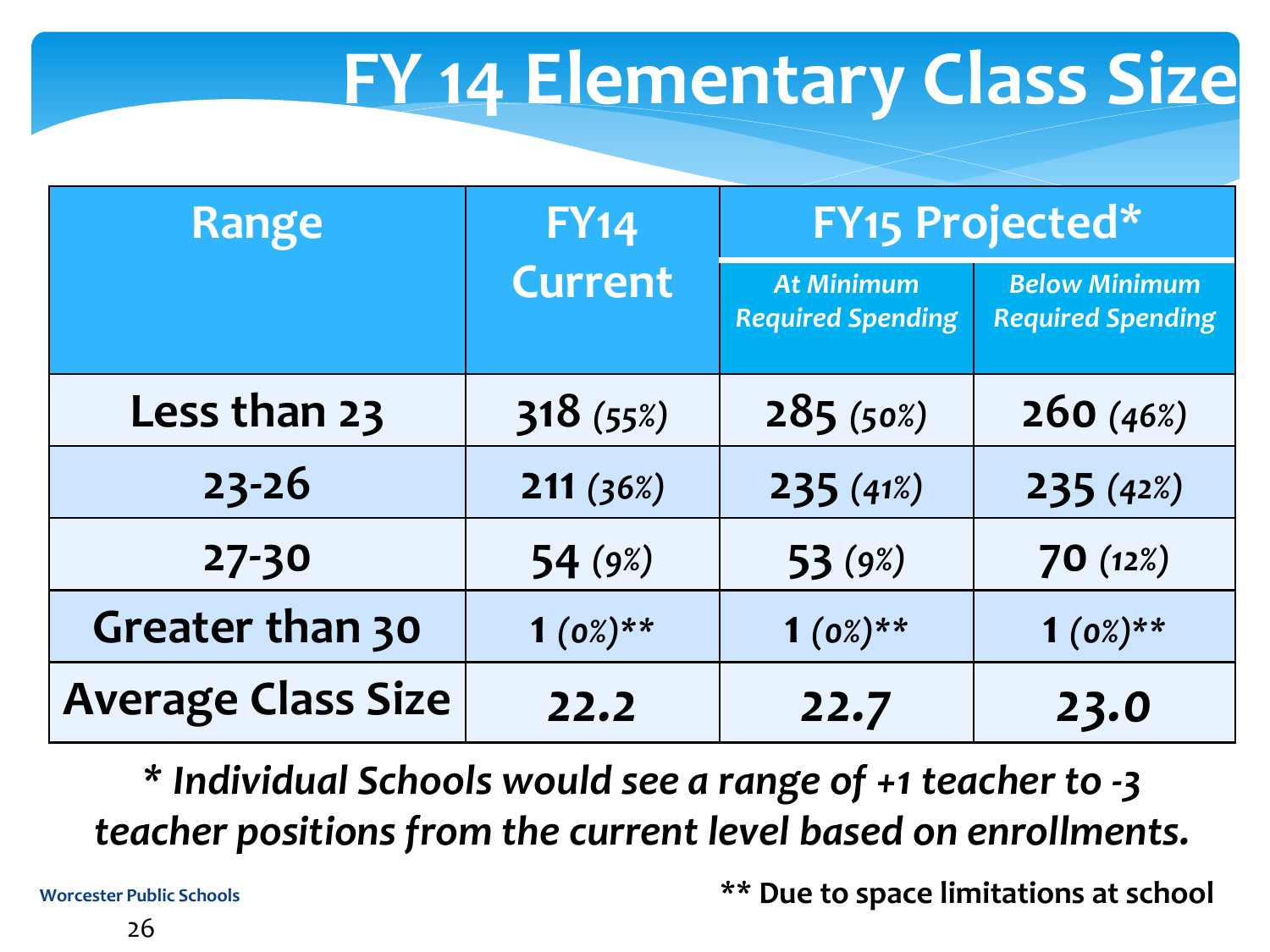## **FY15 Budget Approach**

- **Zero-based budgeting – Year 5: All positions, programs and services under thorough annual review.**
- **Long term planning and allocation: student achievement and finance.**
- **Status Quo is not an option: The FY15 Budget will need to reflect changes beyond revenue/expense projections.**